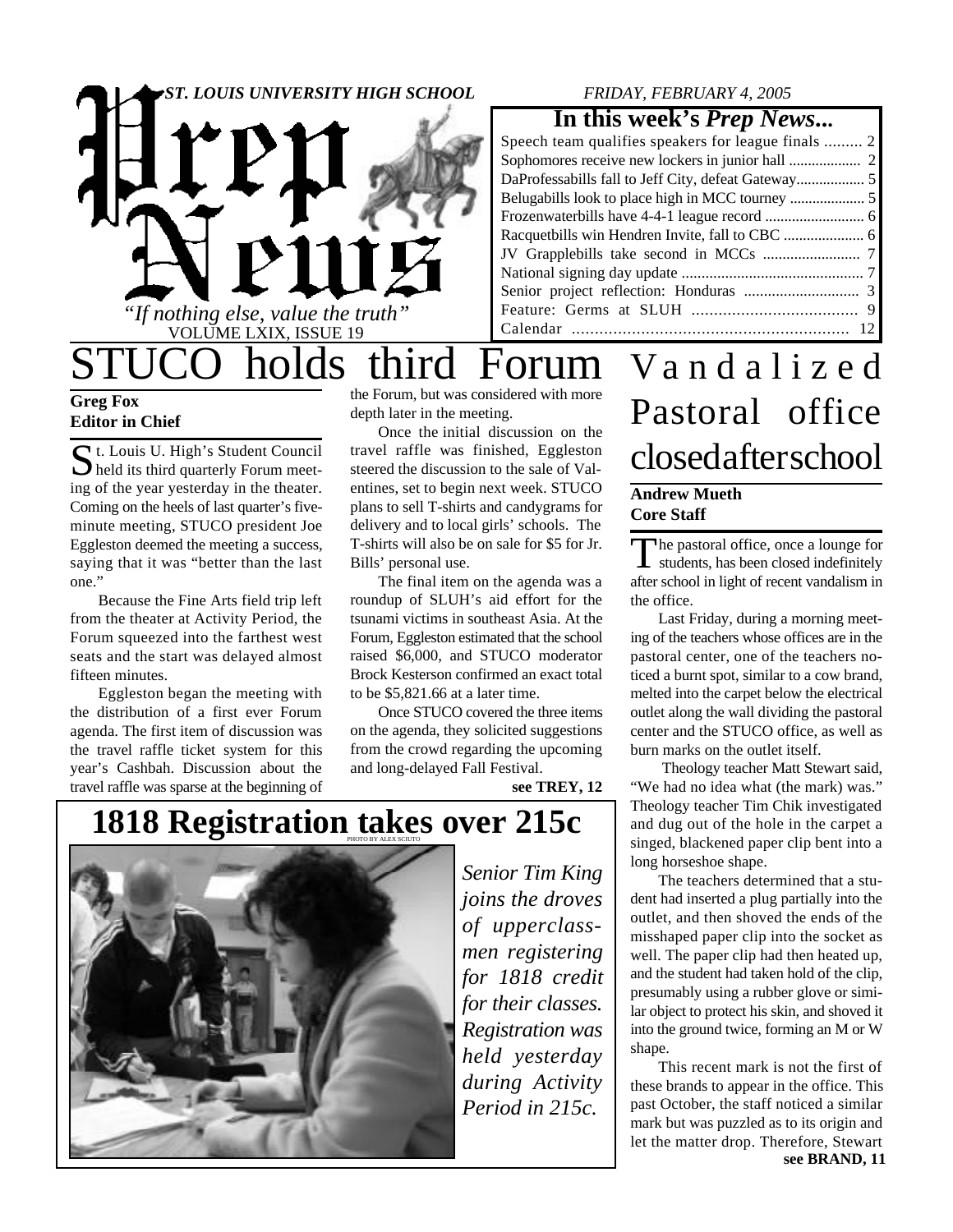## 2 **News** February 4, 2005 Demosthenesbills orate to final

### **Seth Clampett, Cliff Leak Core Staff, Reporter**

Eleven Jr. Bills participated in the<br>
third Christian Interscholastic third Christian Interscholastic League speech meet of the year held here at St. Louis U. High last Sunday, Jan. 30. The Cicerobills competed against 16 other area Christian schools, including Rosati-Kain, Nerinx Hall, and St. Francis Borgia. The speech team brought home a total of eight blue and five red ribbons.

Seniors Marty Wilhelm, Paul Barker, and Kevin Boehm all earned two blue ribbons in seperate categories: Wilhelm for original oratory and storytelling, Barker for extemporaneous speaking and duet (with partner Boehm), and Boehm for prose and duet.

SLUH senior Greg Fox received a blue ribbon for extemporaneous speaking, and juniors Cory Meyer and Eddie Szewczyk earned a blue ribbon each, Meyer for prose reading and Szewczyk for radio broadcasting.

Senior Jack Buthod earned a red ribbon for humorous/serious interpretation, junior Matt Walsh and sophomore Tim Nesmith both earned red ribbons for poetry reading, junior Jack Cunningham was awarded a red ribbon for storytelling, and junior Tom Vordtriede earned a red

ribbon for original oratory.

Each speech meet consists of two rounds. The orator is judged on a scale of 1 to 25, and, within each room, he or she is assigned a ranking ranging from one to five. The combined scores from both rounds are added together, and the total decides whether or not the participant receives a red or blue ribbon.

Along with individual scores, the overall team gains points throughout the series of speech meets. The school earns one point automatically for each participant, and the team is granted points based on the rankings of their team members. If a student is ranked third, second, or first in their rooms, the team receives two, three, or four points, respectively. The team's total points are added together throughout the first three speech meets and affect the team's standings in the league. SLUH's speech team, coached by Kathryn Yarman-Whitaker, is currently in first place in the league and defending its first place victory from last year.

The final meet of the year, scheduled for Feb. 27 at Incarnate Word, includes the top seven participants in each category based on their total points throughout the first three meets. SLUH has qualified students in every category except poetry. The final speech meet consists of only one

### ockers replaced in junior ha **Sean Kickham, Austin Klages**

**Reporters**

S ophomores with lockers in the south-<br>east corridor of the junior hallway  $\bigcap$  ophomores with lockers in the southcame back from their post-exam break to a delightful surprise: 20 freshly-installed shiny and new lockers.

The lockers were purchased to replace smaller lockers that were "falling apart," according to sophomore Dominic Zanaboni. As a result of the lockers' small size, students were forced to leave their books, backpacks, and coats on the ground, often creating a mess.

Last fall, Assistant Principal for Student Affairs H. Eric Clark approached Facilities Manager Patrick Zarrick requesting the purchase of the new lockers. Zarrick complied and ordered the lockers through H & G Sales, Inc. for about \$3,000.

The old lockers have been moved into the basement and currently sit in the storage room across from Scott Gilbert, R.N.'s office, unused.

Sophomore Andrew Winkler is excited about his new locker, saying, "I feel great! ... For the first time my book bag fits in my locker. ... I think we deserve (the new lockers.)"

Fellow sophomore Nick Wilhelm chimed in, saying the new lockers are "a nice upgrade."

round of competition with three judges in each room. No coach is allowed to judge her own students, so the only category Whitaker will be able to judge is poetry reading. The scores earned at the final speech meet for the team are added to the scores from the first three meets, and the total score determines the winning teams for the year.

Barker and Boehm, who have performed a scene from *Rosencrantz and Guildenstern are Dead* for their duet acting, currently are the leading duet team and they have the most points out of all the duet teams from the other schools. They enter the final speech meet as the favorites in their category. Barker said of the accomplishment, "Flattering. It was really surprising to know after the first three meets. Even getting a perfect score at the last one was amazing. We put so much intense work into that scene with Mrs. Whitaker, so to know other people outside the SLUH community think it's good is nice."

"We would like to defend our title, and we definitely have the ability to do that," said Whitaker. "Just like art, it is subjective, so anything could happen."

### **Announcements Foosball Tournament**

Tuesday, February 15, 2005. Entry is \$5 per team and the tournament starts at 12:50 p.m. sharp! To sign up or if there are any questoins, contact Mr. John Legens in the Advancement Office or see junior Niall Kelleher.

### **Father-Son Rec Night**

Monday, Feb. 21, 2005, 6:30-9:00 p.m. Snacks and drinks provided. Don't miss this opportunity to spend a "guys' night out" with your sons! For additional information, contact Mark Wilhelm at 314-576-2977.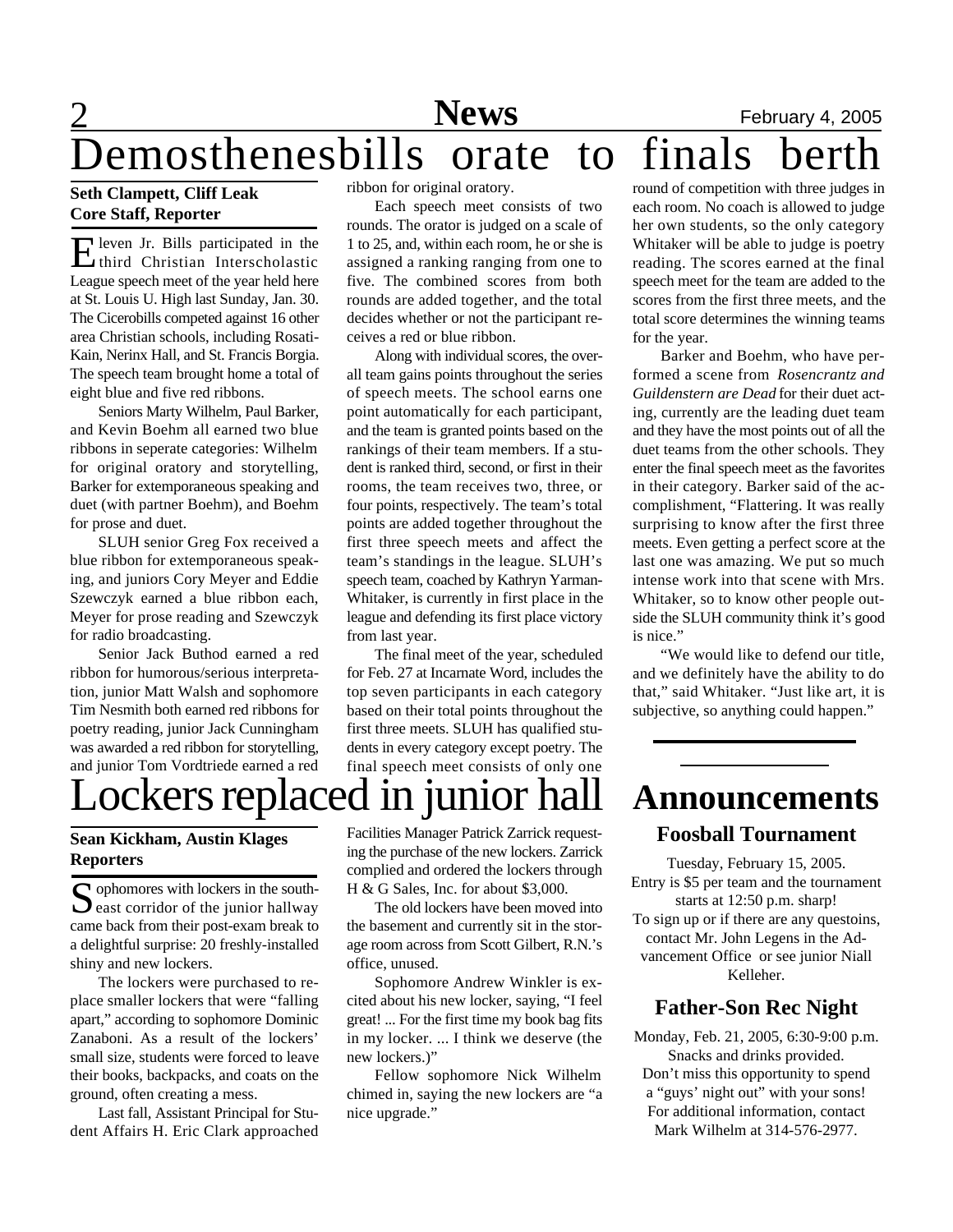

#### **Sean Powers Core Staff**

San Pedro Sula, Honduras. I hadn't even known it existed until I saw it typed on my boarding pass in December. Then, after flying all morning from St. Louis, I found myself landing on a 747 there. It was December 28 and I had just left my family, friends, home, girlfriend, American culture, and the English language. I traveled farther away from home than ever before to spend a month in Honduras for my Senior Project. I vividly remember the obvious question—what in the world was I thinking to come here?— repeating through my head as I heard everyone conversing in rapid Spanish and saw the soldiers with automatic weapons lingering outside the airport.

After about a three-hour ride in a cramped van with six other "gringos" and five Hondurans, we made it to Yoro, the town which was to become my home for the next month. Yoro, to any Honduran, was a major city. To us Americans, it was more like Smalltown, USA.

There were a total of two paved roads and one stop signal in Yoro. Horses and oxen still meandered down the dirt streets next to mountain bikes and beat-up Toyota trucks. Houses, businesses, shops, and factories squeezed next to each other, all fighting for any prime retail spot down every city block. Coke and Pepsi signs plastered the walls of practically every building. At any time of the day, people of all ages seemed to be sitting on a stump or rock on a street corner simply watching people go by. I wondered to myself, when do these people ever work?

Our mission was to spend four weeks in Yoro working with malnourished children in the St. Ives Center, commonly referred to as El Centro San Yives. While we were at the center, anywhere from 14 to 17 kids populated the building, all there because of malnourishment, usually from their previous poor family life. In the States, I had seen those commercials asking for money to missions for poor kids with swollen bellies, but I had never before seen them in real life. I had never before touched a child with one. To me, they were not even real, just another product of the television.

Along with being malnourished, all these kids were also physically, socially, and mentally underdeveloped from a previous lack of a proper diet and social interaction. Three-year-olds couldn't talk, and 18-month-olds couldn't walk. That's not normal for any child. This was not going to be as nice a vacation as I thought.

When we arrived the first day, most all the kids were sitting on big straw mats, neither playing nor really interacting with each other. Of the original sixteen, I recall four coming over to greet us. The rest of the kids weren't too shy to come over; we just meant nothing to them. To them we were nothing. But by the first few days the kids began to see we were there to stay. Each day got a little louder with more laughs, and each morning they would grab onto our knees ready to play, saying, "A mi!" which is like saying in English, "Me next! Me next!"

I remember our advisor, Mr. Charlie Merriott, saying before



 **Powers holds Efran during his afternoon nap**

we left that we each were going to get attached to a kid. I never thought Efran would be that kid for me. As I said, most of the kids, excited to play, grabbed on when we came in the main room. Efran was not one of those kids. He simply sat on the mat with his bloated belly, a big bed sore on his right ear, a congested chest, a humongous "outy" belly button, and a seemingly constant frown. He would watch as all the other kids crawled and walked away from next to him to next to us. Honestly, I was intimidated by the weak, motionless, sick two-year-old boy. Seeing him sit there staring into nothingness, my heart went out to him more than any other. I wanted to see him crawl, smile, interact, simply develop. I made it my own personal project to interact with and hold him so I could see any type of development.

It was a lot easier idea in my mind. When I first started trying to interact with Efran, it was like playing with a brick wall. I got no response besides cries. After the first two days with him I began questioning if he even knew he was getting some caregiver's full attention, something any other kid would love to have.

The third day with Efran was a sunny, warm day, so I brought him out to the patio. I laid down to prepare for my daily nap and plopped him onto my stomach. Efran, rising and falling with my breath, all of a sudden cracked a smile!

I still don't even know why he smiled. It seemed almost too simple to crack a smile just sitting there. I was so proud and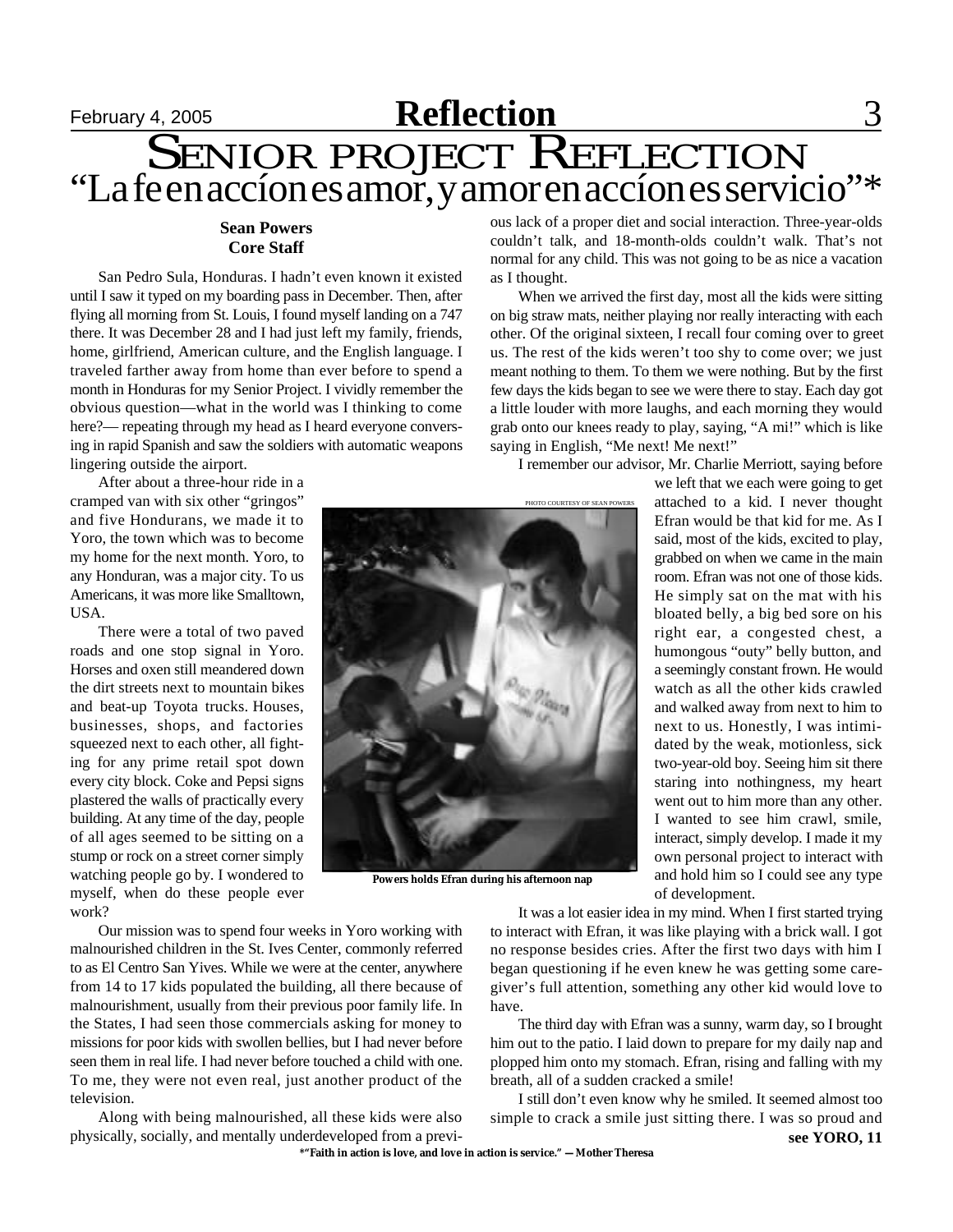### 4 **News** February 4, 2005 PREP NEWS VOL. LXIX PLATFORM/POLICY

As the student-run newspaper of St. Louis University High School, the *Prep News* is a weekly publication which strives to inform the SLUH community about events and people, with its focus on those pertaining to the school, primarily through the written word.

The *Prep News* is neither the voice of the administration nor the students. Rather, the newspaper serves to gather and disseminate information for the entire school. The *Prep News* editors and staff members make every effort to be objective in their news coverage and editing, and they strive to be unbiased in their athletic reporting.

The organizational structure of the *Prep News* differs slightly from that of recent years. This year the *Prep News* has one editor in chief, one sports editor, and a features editor. The members of the editorial staff are co-workers and share the duties of writing, copy-editing, lay-

out, and staff management. The editors are supported by a core staff of regular reporters, who are frequently underclassmen.

It is the role of the editors to seek out and facilitate the reporting of all significant news at SLUH. While any faculty member or student is welcome to submit suggestions for potential articles, the *Prep News* is never obligated to publish any article idea; the editors reserve the right to deem any potential article un-newsworthy and retain it from publication for this or any other reason.

Our primary emphasis as editors of the *Prep News* is upon accurate reporting, careful editing, and clear writing. But we do attempt to include some visual expression—photography, drawing, technical aids, etc.—in every issue. Despite our desire to make the paper visually appealing, we commit ourselves not to allow

### DITORIAL POLICY

The Volume LXIX *Prep News* editorial section serves the purpose of being the vehicle of personal opinion, whether from students, faculty, or others wishing to voice an opinion. All topics discussed in the section will be related to St. Louis University High School.

Nothing published either as an editorial or as a letter to the editor should be considered the opinion of the school, the administration, or anyone other than its author or authors.

A *Prep News* editorial is the opinion of the editors on a particular topic. In their writing, the editors will make a strong attempt to express their views in a clear and accurate fashion; they will also strive to offer solutions if the focus of the editorial is a problem.

Either in response to anything in the editorial section or simply in an effort to express one's opinion about a SLUHrelated topic, every member of the SLUH community is welcomed and encouraged

to submit a letter to the editors.

Every letter received by the editors will be read and given consideration. All the letters must be signed, but the author's name may be withheld from publication by request.

The *Prep News* editors reserve the right to edit any submissions for publication in order to meet grammatical standards, but they will not skew the author's original intent. Also, the editors reserve the right to withhold from publication any submission if it is deemed vulgar, tasteless, or otherwise inappropriate.

All authors wishing to have letters published must submit them by 4:00 p.m. the Wednesday before the letter is to be published.

Letters may be given to any *Prep News* editor or moderator. In addition, they can be mailed to the *Prep News* courtesy of St. Louis University High School, 4970 Oakland., St. Louis, Mo. 63110, or e-mailed to prepnews@sluh.org.

form to supersede substance.

The *Prep News* strongly encourages underclassman involvement, and our office on the second floor of the Jesuit Wing, room J220, is always open for involvement, criticism, praise, or suggestions. Without student reaction and feedback, the *Prep News* could not function.

If the *Prep News* is inaccurate, we will try to correct any significant error in the following issue.

Furthermore, the editors assume sole responsibility for the text of news and sports articles, features, and editorials. We encourage faculty or students who take issue with the manner in which the news was reported or find an error to bring it to the attention of the editors, not the individual reporters.

This is the platform and policy of the editors of Volume LXIX of the *Prep News*.

### SENIOR PROJECT REFLECTIONS

The *Prep News* is soliciting seniors' stories from their Senior Project. Senior Project Reflections will be printed for

the next few weeks. Seniors who travelled or who had particularly interesting or moving experiences are strongly encouraged to speak to a *Prep News* editor or moderator to submit a

reflection.

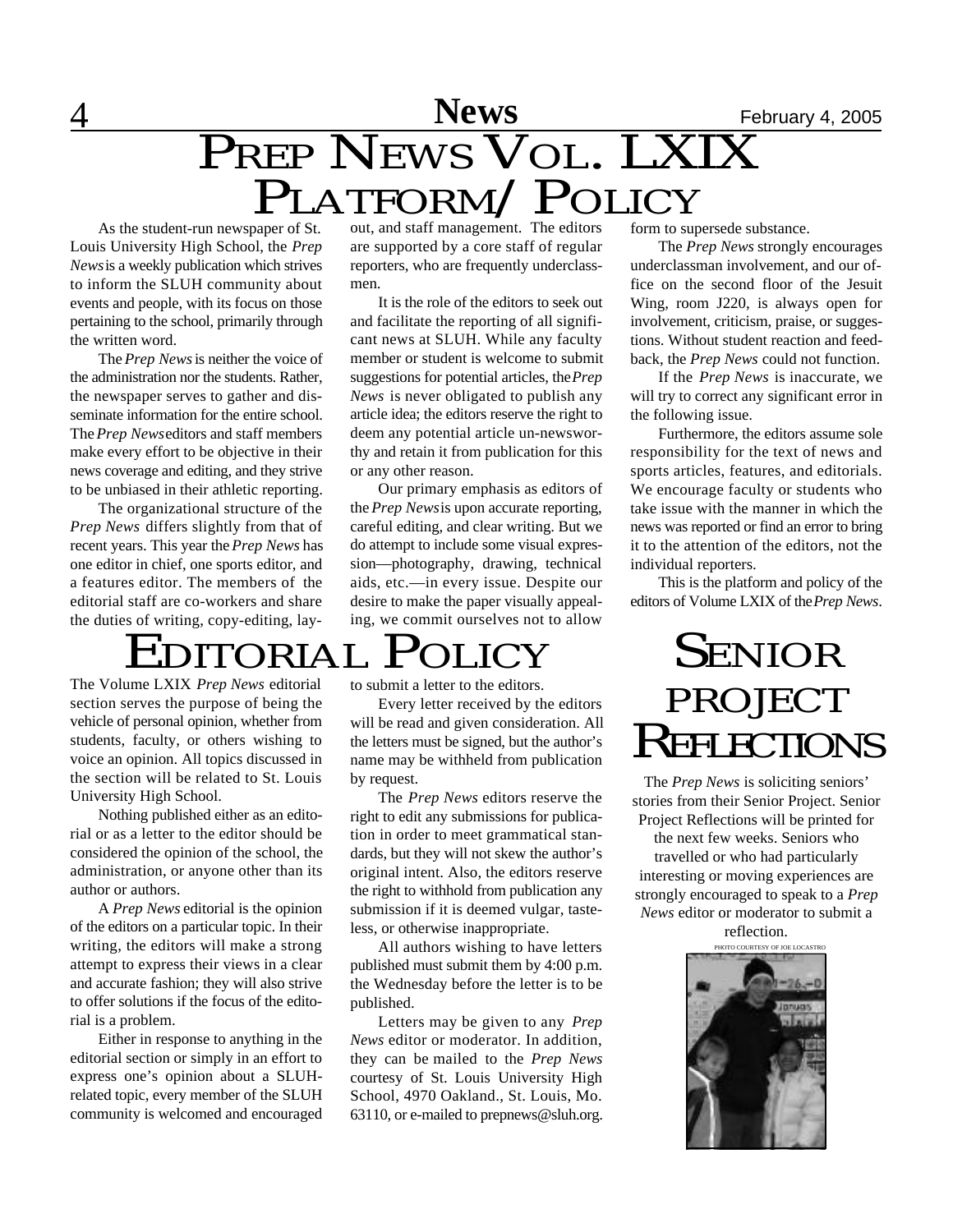### **Sports**

### February 4, 2005 **Sports** 5 Skiptomaloubills fall to Jeff City, scorch Gateway

### **Henry Samson Reporter**

T he Jefferson City Jays traveled across Missouri to the heart of St. Louis to face the Jr. Billikens last Friday. Both teams boasted a quick-strike offense with an emphasis on movement and shooting. But in this battle of the bomb (24 three pointers were attempted), the Jays proved to be the stronger team. They routed the Jr. Billikens by 16 points, 60-44.

From the opening tip, both teams established their own fast-paced style of play; 15 of the total 22 points in the first quarter were scored in transition, and the momentum shifted back and forth as both teams had numerous fast breaks and drives. A Jeff City three-pointer put the Jays ahead 13-9 at the end of the first quarter.

 Although junior Tim Garvey scored in the first ten seconds of the second quarter on a quick strike, Jeff City countered with a pair of treys to silence any hope of a momentum shift. SLUH began to play sloppily on both the offensive and defensive sides of the ball. SLUH had only scored 19 points by halftime.

Though down by eight, the Jr. Billikens had been in this situation before, having pulled themselves back from a 15 point deficit against Glenwood earlier this year. The Jr. Bills looked as if they were about to do the same as senior John Warner emphatically began the second half with a two-handed slam.

But again the Jr. Bills' defense started to deteriorate, and Jeff City began to cut around and through SLUH's half-court defense. There was not much the Jr. Bills could do for the remainder of the game, and they closed the night with a 60-44 loss.

Although the defense faltered, and the free throws left a little to be desired, basketball fan Dan Burghoff remarked, "Warner was the best tonight." Warner indeed had a stellar performance, churning out a season-high 16 points and 10 rebounds.

Eager to forget the loss to Jeff City, SLUH crossed the street to Gateway Tech Tuesday night with renewed energy.

The Jr. Bills meant business from the

first whistle. Jumping out to an early 7-2 lead that resulted in a Jaguars timeout, SLUH's ball movement and hustle outmatched their previous performance immensely.

On defense, the Jr. Bills isolated Gateway Tech's point guard at the top of the key, sometimes even at midcourt, while senior magician Dave Goettlemann threw no look passes that got even the Gateway crowd to cheer in disbelief.

"Those passes were sick," senior Charlie Samson said from the sideline.

Play evened out for the rest of the first half, but every time Gateway pulled the score close, SLUH came up with a steal or forced a turnover to send play in the other direction. By halftime the Jr. Bills rested on top by five, 30-25.

Junior Pete Cooney set the stage for an impressive second half by opening the third quarter with back to back three pointers to extend the Jr. Bills' lead to 11 points. Cooney exploded in the third quarter, providing 10 of the Jr. Bills' 19 points to accompany their tight defense.

**see HOTSAUCE, 8**

## Sharkbills look to place high in MCC tourney *SLUH puts three swimmers in nearly every event*

#### **Kevin O'Neill Reporter**

The past week has been a busy one for<br>the St. Louis U. High swimming and he past week has been a busy one for diving team. On Saturday, the Speedobills had both the junior varsity MCC championship meet in the morning and a varsity tri-meet against Parkway South and MICDS that evening.

Many Speedobills woke up early on Saturday morning to swim in the JV MCC championship meet at Chaminade, then travelled to the St. Peters Rec Plex to participate in the tri-meet. Unfortunately, the Speedobills were unable to come away with a victory in either of these meets.

 For the third consecutive year, SLUH finished second in the JV MCC championship meet behind Chaminade. The Speedobills and Red Devils traded the lead multiple times throughout the course of the meet, but in the end, the Red Devils finished ahead of the Jr. Bills, victorious by twenty points.

Despite the loss, the future looks good for the JV Speedobills. Sophomore Paul Merrill shattered senior Andrew Schaeperkoetter's meet record of 1:14.33 in the 100-yard breaststroke by finishing with a time of 1:11.25.

In addition to this new record, nearly every Speedobill swimmer dropped substantial amounts of time in their races. "It was good to see everyone improve during the season," commented Merrill.

Later that day, the Speedobills competed against Parkway South and MICDS. This meet ended in a loss for the Speedobills as they finished with 70 points, compared to MICDS' score of 77 and Parkway South's 90. During this meet, U. High swimmers placed first in only two events, the 100-yard freestyle and the 100-yard backstroke.

The Speedobills' low score can be attributed to the unusual lineup, in which seniors who did not compete in the varsity MCC championships this past Wednesday and will not compete tonight were granted one last race. Many rookie senior swimmers shaved all the hair off their bodies, hoping to swim as fast as possible in their last competitive race. Senior Jack Horgan made a unique statement, shaving his entire head except for his sideburns.

Seniors Brian Lovinguth, Andy Kriegshauer, Andrew Petty, Kevin Mooney, and Kyle Ortmann also had strong finishes to their season.

**see STATING, 8** In the third meet of the week, the Speedobills took on conference foes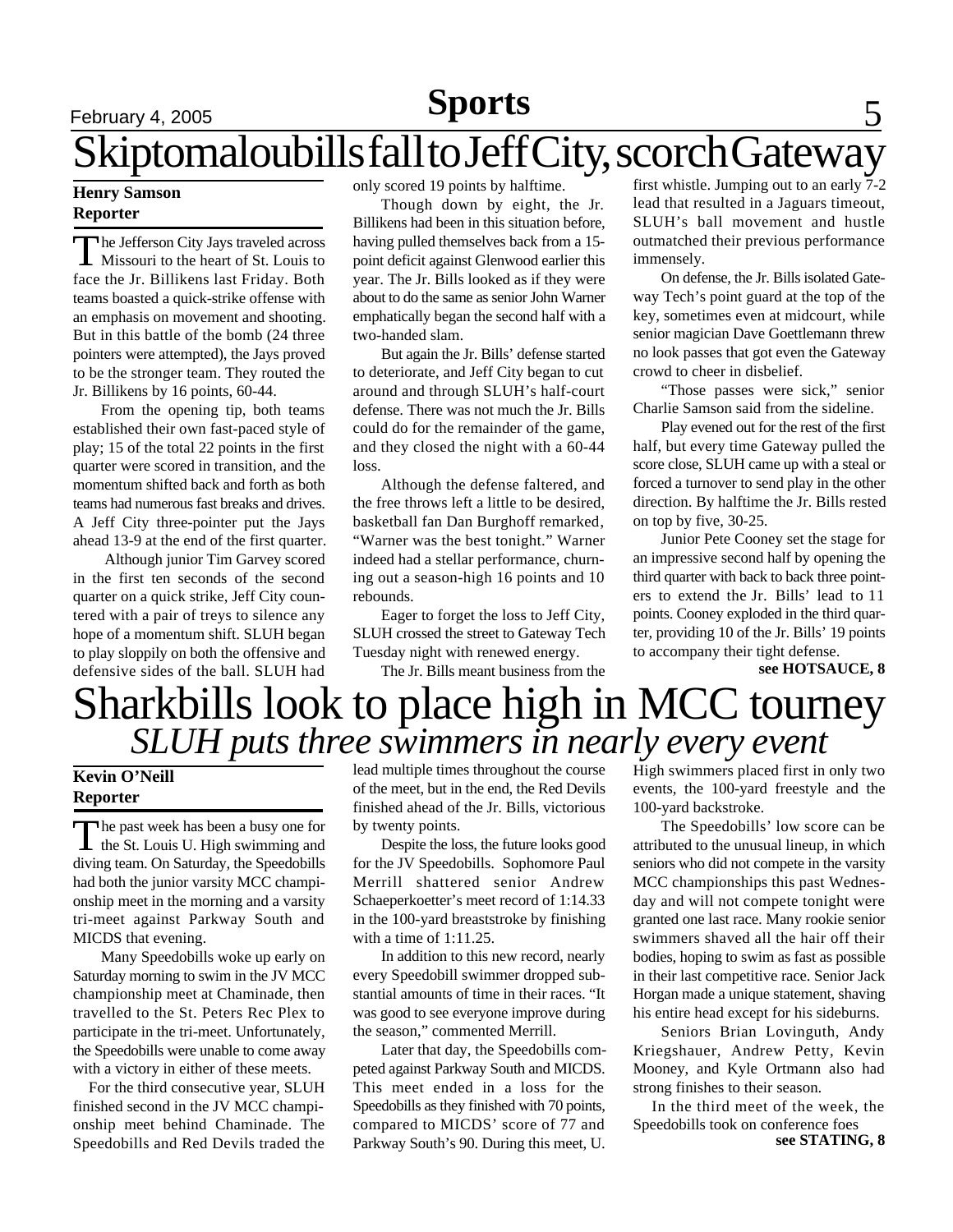### **Sports**

### **6 Sports** February 4, 2005 Riverotterbills fall to CB, defeat Summit, Althoff *Jesuit Cup against DeSmet Saturday night*

#### **John Pecher Reporter**

**O** I Jan. 21, the St. Louis U. High<br>Icebills hoped for their first win in n Jan. 21, the St. Louis U. High over five games as they faced off against CBC. Despite having tied three teams, two of them in the top ten, the Jr. Bills' chances looked grim as they took on the defending state champs.

However, the Busiebills gave the Cadets a run for their money. In the first period, senior captain Larry Howe scored to give the Jr. Bills the early lead. By the end of the period, however, the Cadets had rebounded to tie the game at one.

A hard-fought second period, which consisted of another Jr. Bills goal by senior Tom DiFranco and yet another quick response by CBC, would again leave the game tied, but with the momentum on SLUH's side. They hoped to hand CBC their first loss in over two years.

However, because of a Mid States rule, the ice had to be cleaned in between periods, which may have changed the tempo of the game. Although the Jr. Bills battled relentlessly throughout the third, a power play goal by the Cadets put them up 3- 2. CBC slid a fourth goal past the outstretched leg of senior goalie John Pecher to seal the victory. Pecher, despite the loss, saved an impressive 32 of the 36 shots he faced.

Howe described the team's performance as "the best we've played all year. We really came together as a team."

Regardless of the loss, the Puckbills tried to carry the energy into the ensuing game last Monday against Althoff. What was supposed to be an easy win turned out to challenge the team more than they had thought. SLUH outshot Althoff 35-16 but only won by a score of 6-5. The win moved the Jr. Bills to third in the Metro Conference, with a league record of 4-4-1.

On Saturday, the Icebills sought to

capture a non-division, yet key victory against Rockwood Summit. The game proved to be a bit easier than the Althoff matchup, and the Jr. Bills crushed the Falcons, 12-2. Freshman goalie Alex Effinger made a notable varsity debut, saving 13 of the 15 shots he faced.

On the offensive side, SLUH scoring came from just about every line. Howe, junior Clint Mohs, and sophomore Chris Place each contributed two goals. Junior defensemen Austin Fitzgerald and Steve Beck also scored their first goals of the season.

The two-game winning streak brings the Icebills to their last two games of the season. They will take on St. Charles West at the St. Peter's Rec Plex tonight at 9:45 p.m. Their last game, and possibly the biggest of the season, will be tomorrow as they take on DeSmet in the 31st annual Jesuit Cup. The game starts at 8:15 p.m. at the Affton rink.

# Racquetbills win Hendren Invite, fall to CBC

### **Eric Durban Reporter**

The final weeks of the racquetball<br>season usually prove to be the most he final weeks of the racquetball treacherous. The Racquetbills were sitting pretty after their victory in the annual Hendren Invitational, but lightning struck in the form of CBC, and the Jr. Bills disappointingly fell to the rival Cadets.

On Saturday, Jan. 22, the JPKbills traveled to their stomping grounds out at Vetta Sports-Concord to compete in the 19th Hendren Invitational, named after Parkway Central's longtime racquetball coach, Gary Hendren.

Before faltering to DeSmet last year, the Jr. Bills had won the tournament seven years in a row.

Yearning to bask again in the glow of a Hendren championship, the Teachbills came into the competition hungry and prevailed with a total of 22 points, one point ahead of DeSmet.

In this round-robin style tournament where players played between three and five games, the Bouncyballbills only lost three matches. With each win garnering one point, the Jr. Bills finished the day with a 22-3 record, as six of their eight players went undefeated.

Although the Pennbills enjoyed their victory, they were disappointed by the absence of their toughest competition, the CBC Cadets, who for some unknown reason didn't compete in the tournament.

"It was an exciting tournament (that came) down to the last matches," said head coach Joe Koestner. "It was just unfortunate that CBC couldn't compete, which would have made the competition tougher and prepared us more for our upcoming match (against CBC)."

Coming off a win at the Hendren Invitational, the Jr. Bills squared off against CBC on Jan. 27. Lacking the sense of urgency and competitive fire needed to defeat their top opponent, the Jr. Bills fell 5-2 to a quality CBC team.

"We came in ready to play an ordinary match, and CBC came out with nothing to lose, catching us off guard," commented Koestner on his team's lack of intensity.

Before the match even started, the Jr. Bills were in a hole. Senior No. 1 seed Ryan Franklin was sidelined with a knee injury and had to forfeit his match. His early loss proved to be a pattern, as four of the first five matches went to the Cadets. In almost every match, the Pinchbills were out-hustled by CBC, who consistently hit clutch shots.

If it weren't for a win by senior No. 5 seed Eric Durban, 15-6, 11-15, 11-3, the JPKbills could have been faced with a shutout.

**see RACK-IT, 8** Although the match was already in the hands of the opponent, senior No. 2 seed Pat Corcoran came into his match playing well. Although the scores don't necessarily show it, Corcoran dominated his difficult opponent on the way to a 15-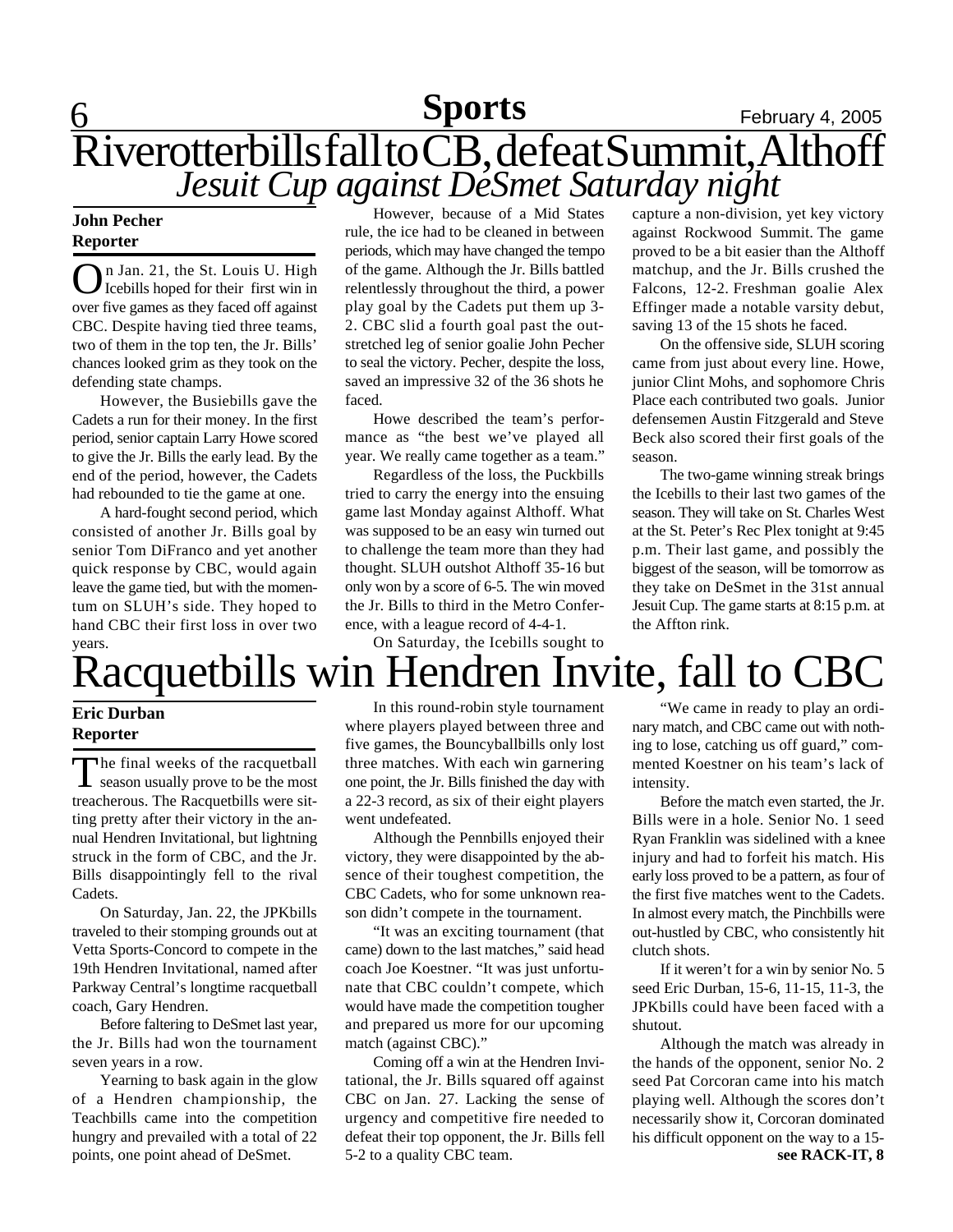### **February 4, 2005 Sports** 7 JV Grapplebills take second in MCC *Varsity to compete in sectionals next week*

#### **Jesse Zacher Reporter**

The JV wrestlers participated in their<br>final competition of the season last he JV wrestlers participated in their Saturday, the MCC Championships at CBC. SLUH wrestlers from all weight classes were present except for the 103 lb. class.

SLUH's pinning action began with sophomore Phil Patton (112 lbs.). He had a 4-0 record on the day. Patton pinned three of his opponents, each in the first period, and had a bye to notch his fourth win, taking first in the tourney.

Sophomore Rich Darragh (119 lbs.) finished the tournament at 2-2, yet won his last match of the season 2-0 over Matt Francis of Chaminade, sealing off his second year of wrestling with a fist pump.

Junior Joey Kister (145 lbs.) also performed great at his final tournament of the year by notching a 3-1 record. Kister tore it up in his last match against Tim Farley of CBC with a quick takedown. Kister chose to be on the bottom to start the second period and reversed Farley right into a pin.

Sophomore Tim Metcalf (152 lbs.) had a perfect 4-0 record in the tournament. Coming off a pin over Tim Winkler of CBC in the fourth round, Metcalf dominated Kevin Menuk of Chaminade, winning by 8-3.

Sophomore Jared Ford (160 lbs.) won the tournament with a 4-0 record as well, pinning three opponents. Ford annihilated Clayton Costello of Chaminade with a tight-gripped pin 1:52 into his last match, and had a bye in the final round to seal the deal.

Sophomore Andrew Austermann (171 lbs.) ended his extraordinary season with wins over all of his opponents from the MCC. He added another great tournament performance to his resume after winning 5-1 over Brad Sturm of CBC.

Sophomore Niko Mafuli (275 lbs.)

finally got into his pinning style. He smothered all of his opponents for a 4-0 record on the day. He ended his season with the loud boom of CBC's Brian Trigg's back hitting the mat, pinning Trigg in twelve seconds.

The team scored enough points in rounds two and three to keep close behind Chaminade throughout the day. The Jr. Bills had many pins on the day to keep their score up. Sophomore Drew Lucido (189 lbs.) and junior Chris Bushmeyer (215 lbs.) ended the day with 2-2 records, and each had pins which came in the huge second round for the Jr. Bills. But in the end, SLUH took second to Chaminade at the MCC tournament.

The varsity squad sees playoff action at the sectional tournament next Friday and Saturday, Feb. 11 and 12. Then it's on to state at the Hearnes Center. Look for SLUH to send at least six wrestlers to Columbia.

# NATIONAL SIGNING DAY



enior TE/LB Matt Herzberg (left) committed to play  $\bigcup$  college football with Air Force Academy in Colorado Springs, Co. during Activity Period on Wednesday, national signing day. In a small ceremony in the team meeting room, around 60 seniors, football coaches Gary Kornfeld, Rob Chura, and Mark Tychoneivich, and Herzberg's parents Matt and Laura, were on hand to watch Herzberg sign.

"I really loved the coaching staff (at Air Force). I went to a camp over the summer, and I really liked the way they ran things. ... I've always wanted to fly," Herzberg said.

Herzberg does not expect to play next year, while he will still be learning Air Force's system, but hopes to play by his sophomore year.

Last season, Herzberg had 2 rushes for 2 yards and 6 catches for 55 yards and 1 touchdown. On defense, Herzberg had 33 solo tackles and 28 assists, and two fumble recoveries.

Also signing on Wednesday were soccer players Brent Zang and Tim Weir, and QB Matt Behr. The three signed with DePaul, Northwestern, and Drake, respectively.

Water polo standout Tim Heafner has not committed to a college yet, but is still considering many schools, including Fordham, Iona, Santa Clara, and Loyola Marymount.

—Compiled by Tim Huether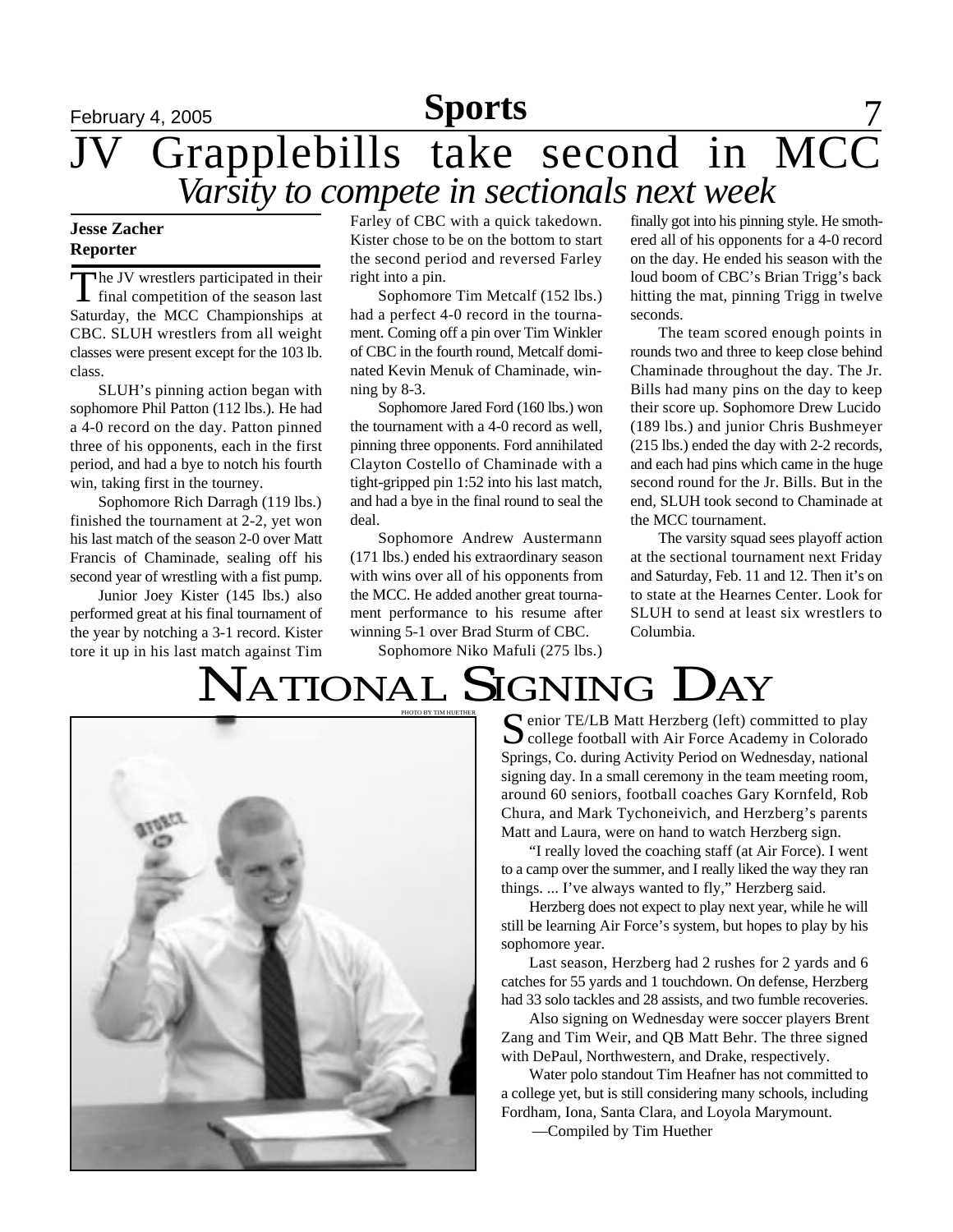### **8 Sports** February 4, 2005 STATING

#### (from 5)

Vianney, CBC, DeSmet, and Chaminade at the varsity MCC championships, which consist of two days of competition. The preliminary round occurred on Wednesday and the final round will take place today.

To make it into the final heats today, a swimmer must place in the top 12 during the preliminary round. After the preliminary heats on Wednesday, seniors Tim Heafner and Adam Trafton are seeded first and second, respectively, in the 100 yard freestyle. Junior Wes Going is seeded first in both the 100-yard backstroke and the 200-yard individual medley. In the 100-yard butterfly, the third seed belongs to sophomore Jake Roeckle. The Speedobills will be represented by at least three swimmers in nearly every event for the final heats.

"We swam well, but we only swam to earn places for Friday, when it really counts," said Trafton.

Come out to support the U. High swimming and diving team and view some exciting swimming. The finals, located at Chaminade, begin at 4 p.m. today.

### HOTSAUCE

#### (from 5)

SLUH broke the score open to a 49- 35 lead at the beginning of the fourth quarter.

Gateway crept back to within eight points with two minutes left in the game, but their foul trouble hurt them in the final two minutes. Enjoying the perks of a double bonus situation, SLUH was complete ice on the foul line. The U. High Hardwoodbills sunk 15 free throws in the fourth quarter alone to stick a knife in the heart of any Gateway comeback. SLUH improved their record to 11-9 with the 69- 55 win.

Tonight it's payback time, as the CBC Cadets invade SLUH's home court at 7 p.m., bent on repeating the teams' last meeting.

"CBC is a must win," said a stern Dan Henry before practice Wednesday. As always, expect a hectic atmosphere and a non-stop bout. Please come and support the team tonight at 7 p.m.

### RACK-IT

(from 6)

11, 15-8 victory. With their second win of the day, the Splatbills drew a little closer to the Cadets and salvaged some form of reassurance in their two victories. The loss, however, left the club feeling extremely disappointed but fired up for the approaching state tournament, where they can get another crack at CBC.

Combining the CBC victories with a heated rivalry developed another unfortunate side effect, trash-talking. In almost every match, tempers flared at one point or another. Words were exchanged before and after matches, as well as an uncalledfor threat of a fight by one CBC player.

"From what I saw, I was less than pleased at what went on," senior No. 4 seed Joe Lorenz said.

"As much as I'd like to say that CBC caused all the trouble," commented senior No. 2 seed Pat Corcoran, "the Jr.Bills also didn't handle the situation very well."

 As a result of the loss, the Rolloutbills will likely finish the season with a 9-1 record, identical to CBC. However, CBC won more individual games in the two season matches and therefore will win the league championship.

 Frustrated over their loss to CBC the previous week, the JPKbills came out on Feb. 1 against the Parkway West Longhorns with renewed determination. The team realized that their intensity must never falter or a state championship could fall by the wayside, and showed some of that fire by shutting out the Longhorns, 7- 0.

Coming off a loss against CBC, junior No. 3 seed Justin Langan got his game back on track with a quick 15-7, 15-3 victory. Every Jr. Bill won in straight games; however, many players started to tire physically in their second games and allowed a few too many points.

Endurance is something that Koestner addressed after the match, "We can't mess around in our matches, because we are going to need to have energy all the way till the end of the day (at the state tournament)."



*P* St. Louis' only weekly<br>high school *rep* **ews** newspaper.

*prepnews@sluh.org* **N=**<br>*pre www.sluh.org/ prep\_news.cfm* "FAVORITE REVOLUTIONS/ REVOLUTIONARIES" **CREDITS** 

Volume LXIX, Issue 19 **Editor in Chief:** Greg "Michael Collins" Fox

**Sports Editor:** Tim "Guatemala, 1954" Huether

**Features/Photography Editor:** Alex "The war for Independence" Sciuto **Core Staff:** Sean "I'm a conservative,

darn rabble rousers" Powers, Seth "Digital Revolution" Clampett, Timo "Sexual Revolution" Kim, Kyle "Neoconservative Revolution" Kloster, Brian "Of A Revolution" Krebs, Andrew "George W. Bush" Mueth

**Reporters:** Eric "War of Northern Aggression" Durban, Sean "Satan" Kickham, Austin "16-bit Revolution" Klages, Cliff "Orbital Revolution" Leek, Tim "Bolshevik Revolution" Malecek, Kevin "Cultural Revolution" O'Neill, John "The Reformation" Pecher, Henry "Students of SLUH, UNITE!!! (next week)" Samson, Andrew "Josef Stalin" Schroeder, Jesse "Bohemian Revolution" Zacher

**Advisors:** Mr. Frank "Nicaraguan Revolution" Kovarik, Mr. Sean "Jim Raterman" O' Neil

**Moderator:** Mr. Steve "Revolution 9" Missey

**Computer Consultants:** Jon "CPU Revolution" Dickmann, Tim "Jesus" Rittenhouse

The *Prep News* is a publication of St. Louis University High School. Copyright ©2005 St. Louis University High School *Prep News*. No material may be reprinted without the permission of the advisors and editors.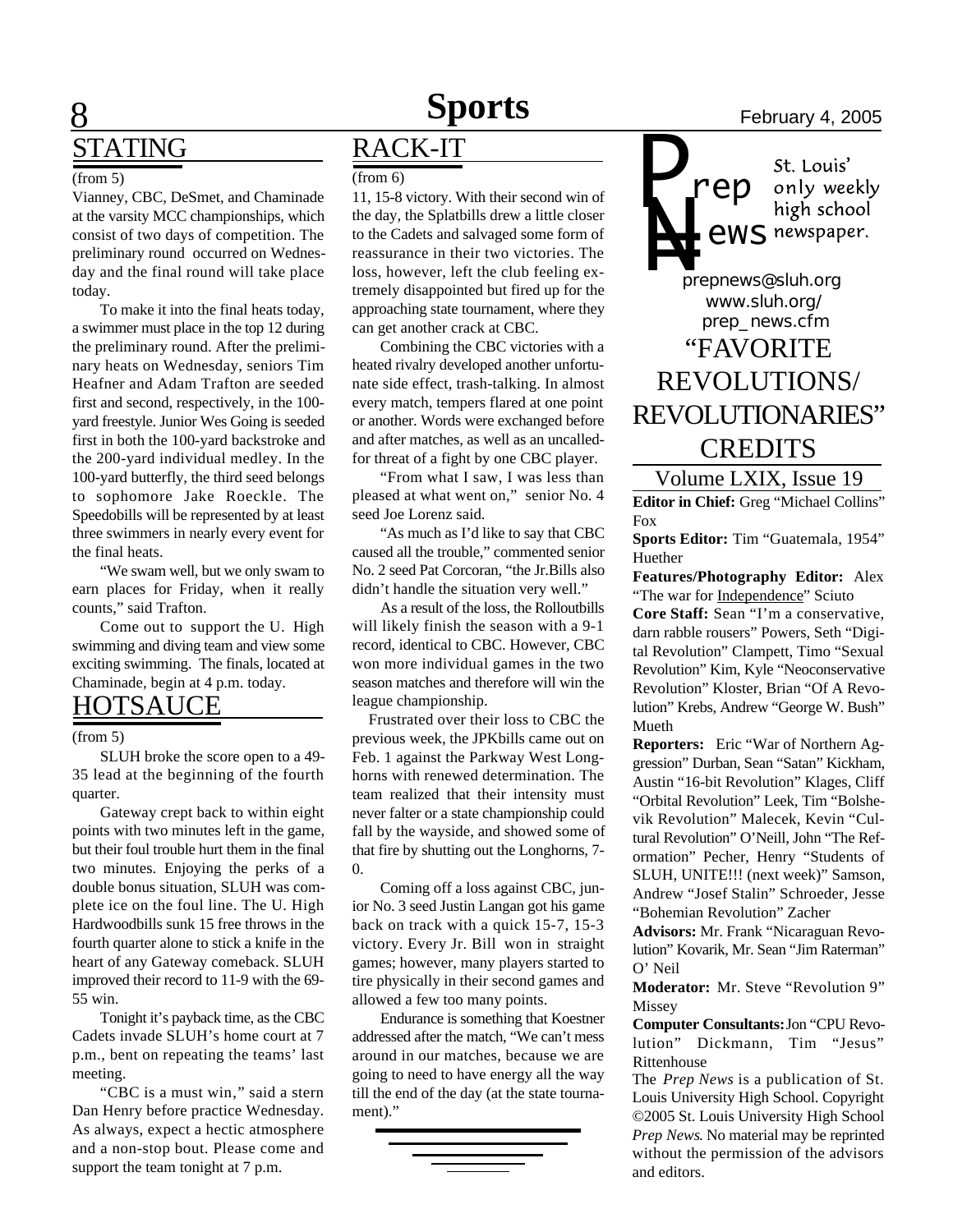### **Kyle Kloster Core Staff**

A month ago, I read a CNN article that asked the weird question "Is your desk making you sick?" According to the article, offices are the furtive spawning pools of the pestering creepy-crawlies we call germs. Desks, doorknobs, phones, and keyboards that people constantly touch serve as stomping grounds and mating beds for billions of body-invaders like streptococcus, the strep throat germ.

As an average teenager—oblivious to health hazards, too lazy to wash my hands, and too health-unconscious to worry— I turned my runny nose up at the article. But, as a *Prep News* member who constantly touches keyboards and phones in an unkempt office, and as a student who rubs his hands on desks, doorknobs, and lockers 35 hours a week, the news struck me with its mind-boggling numbers—21,000 germs on one square inch of a desktop.

"Places with a lot of people breed a lot of germs," I thought. "The more people, the more germs, and the more germs the more illness," I subconsciously concluded. Then, I had another chilling thought: St. Louis U. High is a place with a lot of people, some of whom are like me. After recalling that I hadn't washed my hands well for several days, I thought, "This could be bad news."

What could the bacteria population in a germ-metropolis like this amount to? This question led me to the science office, and I enlisted biology teacher Steve Kuensting's mind for help in counting our microscopic classmates.

Kuensting was very willing and interested in the idea and ordered a set of nutrient agar (a medium researchers use to nourish and cultivate microbes) and petri dishes (the containers that scientists grow bacteria in). After preparing the agar inside the dishes for swabbing (collecting dust and grime from test subjects) and briefing me and a few friends helping out with the experiment, Kuensting sent me off to find our school's dirty truth.

The swab squad used a standardized procedure Kuensting had outlined. For each test, we would wipe a sterile Q-tip across a predetermined amount of surface area from the test subject. Next, the swabber would rub off the Q-tip's gunk into the petri dish using a preset number of strokes. After our Q-tip-wielding troop finished collecting, Kuensting placed the 40 dishes in the science department's incubator, set at human body temperature, to grow overnight. The next day I counted and calculated to produce some pretty alarming statistics as well as some amusing fun facts.

Counting things you can't see presents obstacles, and the hazardous nature of bacteria prevented me from even opening the dishes. So I measured the surface area covered and divided by the average size of a bacterium—half a square micron, according to Kuensting. A micron equals one two-millionth of a square millimeter, meaning for every one square centimeter I counted,

200 million separate beings lay in waiting, each with the ability to reproduce an equal number of germs in little more than half a day (in the perfect circumstances—on a human host or its temperature and nutrient equivalent). I began to hallucinate; oogles upon oogles of dust mites slithered from knobs and nooks into my body and destroyed me. However, luckily for us all, bacteria cannot move, except when humans transfer them.

Obviously, I wanted to know what was the dirtiest place in all of SLUH, a building stewing with 1,200 bodies excreting and rubbing surfaces more than eight hours a day.

You won't be surprised either—a randomly selected doorknob in sophomore hall, English teacher Patricia Coldren's classroom M201, scored more than triple the runner-up's germ total with 22 billion microbeasts in its petri dish.

Other scary statistics: a random student desk generated a second-place crop of 7.2 billion infectoids, and the *Prep News* office floor fell in third with 6.2 billion bacteria. The floor of the locker room showers tallied around 4 billion pathogens, and the change return slot on a cafeteria vending machine totaled almost 5 billion bacteria.

A SLUH toilet seat, in conflict with the CNN report's finding that toilets held very few germs, yielded 1.1 billion plaguelings, and, to my dismay, the activation button on the brand-new hand sanitizers clocked in at 1.15 billion minibugs.

After viewing all the data, I lamented that fact that not all swabs picked up enough or transmitted enough bacteria to give even a relatively accurate number. Several test sites registered zero visible bacteria, which is good news for the doorknobs of the math department, English department, foreign language department, and a random *Prep News* stapler.

The swabs that functioned correctly, however, continued to make me cringe; the history and theology office doorknobs propagated 2.7 and 2.5 billion mini-conquerors and microheretics.

In a highly anticipated but disputed swab, English teacher Tim Curdt's laptop exceeded fellow teacher Steve Missey's laptop by 50 million creepers.

A billion is a large number, I thought, a scary number in this context, so I went to Kuensting again to find some meaning in the numbers.

"How many Plaguebills would it take to get to the center of a human?" I asked Kuensting, who was accompanied by fellow science teacher Dan Shelburne. According to Kuensting, depending on the strain of bacteria, a few hundred to a few thousand could put anyone in bed, and a few rare strains could infect a human with a single bacterium. I recalled David and Goliath as I tried to fathom the potency of these minute things.

I had calculated the number of microbes that grew in ideal conditions overnight, so I asked Kuensting, "About how many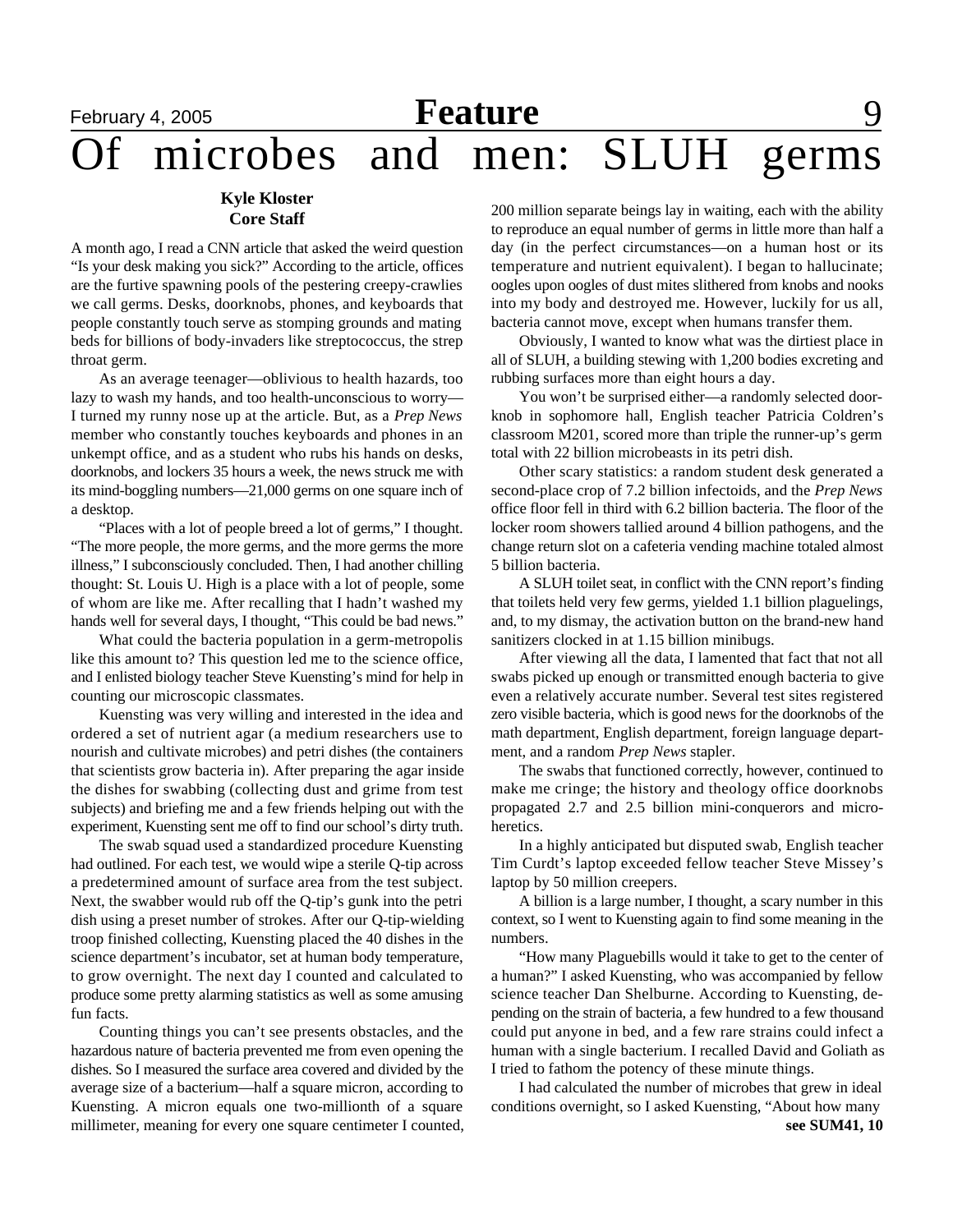# SUM41

#### (from 9)

bacteria did the patches of film in the petri dishes come from?"

Bacteria reproduce, he explained, by division, and one division takes approximately half an hour. So, in the approximately 13 hours the dishes were in the bacteria, around 330 germs doubled and doubled again and again, eventually producing 22 billion friends.

At first I scoffed at that original number—I knew I could handle just 330 boogie men. Then I calculated the germ density of the swab area—that is, the number of creatures in one square centimeter of surface, and found that we had picked those 330

bacteria off of five square centimeters—that means 66 germs in one square centimeter, and probably 4000 bacteria on one doorknob alone. I joined Kuensting and Shelburne in their infectious giggling at the ironic and inescapable multitude of the germs.

"People aren't gonna want to come to school after they read this," Kuensting predicted joyously.

Keep in mind that these numbers are all very approximate and that the whole experiment comes from the organization, execution, and calculation of a 17-year-old as fallible as you *and* with a medical background as vast as one year of high school biology. That said, I estimate, with no authority whatsoever, that the numbers I pose are at least 15% off, if not 30%.

I had the numbers figured out, but I needed qualitative explanation now, and returned to the experts. Kuensting gleefully discussed the gross and astounding truth about cooties.

"Most vomiting and diarrhea," Kuensting began, "are caused by fecal-oral transfer."

Shelburne chimed in, "Some weirdo who does whatever he does in the bathroom, doesn't feel like washing his hands, leaves the bathroom—he touches the doorknob. You could wash your hands real well, but you're not getting out of the bathroom without touching that thing."

Kuensting further soiled the conversation and my ideas about anything public saying, "Just one gram of human feces contains one billion bacteria. And all it takes is a smudge," he finished, grinning slyly.

The information established that germs are everywhere, but what effects can these numbers have on a student body in the crux of cold season? During the second and third quarters from the 2003-2004 school year, SLUH students collectively missed 1840

days of school. In the first and fourth quarters, the student body sat out for only 1514 days.

At Lafayette High School, which, as a public school, keeps meticulous records of student attendance as required by law, in the winter months an average student attends only 94.2% of school days. In September, however, an average student attended 96.3% of school days. Although sickness doesn't cause all absences, the substantial difference between seasonal absences points to bacteria's definite role in keeping students out of the classroom.

Not really believing in the possibility of cleanliness anymore, I asked the germ gurus, "What can you even do to avoid this

DRAWING BY SEAN POWERS

stuff?"

Kuensting adopted a slightly more serious expression and nodded deliberately, emphasizing his words: "Wash your hands."

Shelburne interjected, "And be dead."

A Shelburne and Kuensting tag team then explained that you should wash your hands vigorously for at least thirty seconds if you want to disinfect your hands, adding that, if you don't dig under your fingernails, you're not really helping anything.

SLUH health teacher and nurse Scott Gilbert offered his own advice: "The best way to combat (bacteria is to) wash your hands. That is the number one line of defense in fighting

**Mr. Germ finds a new home at SLUH.**

(germs). That's why we got those hand sanitizers installed."

Gilbert also speculated that he's seen a record low number of sick boys in his office complaining about a flu or sick stomach this year, and suggested that the sanitizers, possibly, have helped significantly. He added that, if you're too lazy to wash your hands but want to stay healthy, keep your hands and fingers away from your face and eyes.

Looking at the gross information and helpful advice I had accumulated, I realized that people have spoken out about things like this before, but hand washing still lacks a devoted following. Sadly, I understood that a hygiene reformation has little chance in this cold, dreary world where freeloading bacteria can suck a body dry and go unreprimanded, and that leaders of sanitation reformation, like Gilbert, Kuensting, and Shelburne, go unappreciated.

Do remember Shelburne's words though; if you're a weirdo who does what he does in the bathroom, and opens doors without washing your hands first, you're just ruining it for the rest of the God-fearing, Christian, hand-washing population.

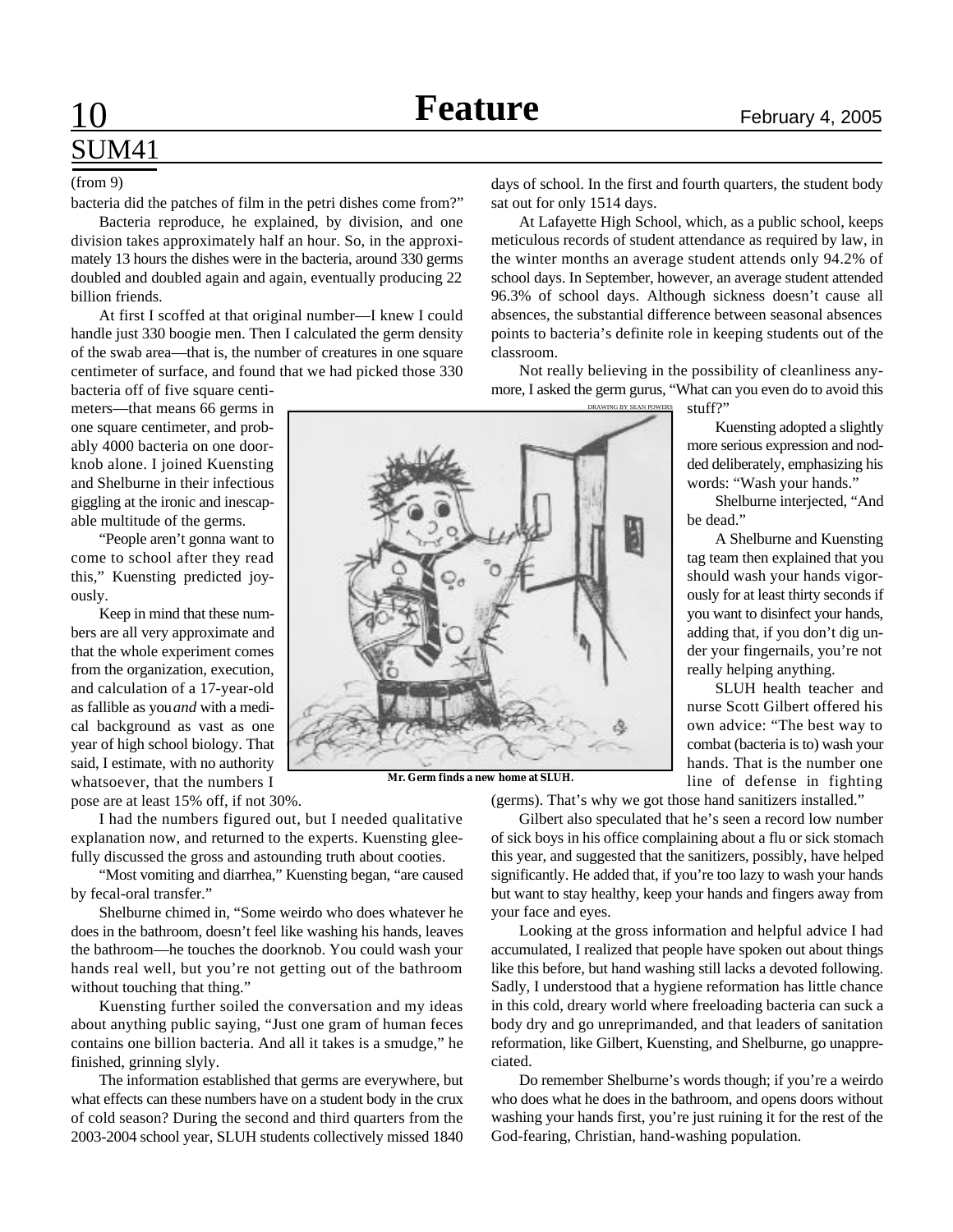## February 4, 2005 **News** 11

### YORO

### (from 3)

excited for him and relieved to see all my efforts weren't for nothing. It was a start. All the kids' smiles made us incredibly happy, but to see a rare smile from a usually apathetic kid was somehow even more rewarding.

Efran and I were on a roll for a few days. I figured out that "motherly touch," and figured out once I picked him up there was no way I could put him back down without him screaming. He still wasn't the happiest kid there like Lita, Alanzo, or Javier, but he seemed to enjoy life a little bit more: smiling on the mats when I came in each morning; crawling around to play with the blocks; covering his eyes for a small game of "peek-a-boo."

About two weeks into the trip I came down with the flu. I missed a day at the center and sat in bed all day wishing my headache would go away. That same day, Efran was put on a nebulizer to relieve his congestion. It was the beginning of some amazing physical progress, much more rapid than before.

I went back the next day and saw a

### BRAND

#### (from 1)

knows that it happened after October and is almost sure that the recent burn was inflicted in the last two weeks.

Stewart remarked that Chik was filled with "furious rage and anger" at the act, and that he himself finds the "complete lunacy appalling…(why) somebody would be that stupid is beyond me." Both Chik and Stewart noted the potential danger of the act, and Stewart emphasized that the building's old wiring and walls create a great fire hazard.

"It shows a lack of respect for the building, the people in it, (and) the 187 year tradition (of St. Louis U. High)," Stewart commented.

Though Chik and Stewart have received several anonymous tips as to who committed the act, they have not "sought confirmation" of any lead, said Stewart.

new Efran. The bed sore on his ear was rapidly shrinking, I didn't hear even one of his congested coughs, he was smiling, and he crawled over from the mat to come and greet me, something he had never done before.

My relationship with him changed. While I wanted to hold him and show him how proud I was of him to be on his own, it didn't feel right to pick him up because I wanted to see him keep crawling around and exploring on his own. All the light was on him, not me. I knew his own physical activity was way more valuable than holding him. Then I realized that even though I wanted to know that my efforts were worthwhile, I would much rather give that up to have these kids develop into healthy kids and lead happy lives.

Part of the project is to love them, but sadly, part of it is also to let go. In a few days I would be gone from Honduras, out of their lives. What I got out of this experience is nowhere as important as their continuous growth. I was so incredibly humbled to be part of that child's growth and development. Whatever it was that I previously wanted out of this project mainly to figure out how blessed of a life I lead and what I could give to others meant nothing to me anymore. To see Efran and other kids conquer their developmental problems was more than enough to receive. I quickly became third place in my eyes behind God and others. But even so, I saw so much peace and joy from the kids' actions and looks.

I never thought that would happen; that I could see so much joy from even the bitterest child. That's because when I first arrived in Yoro I couldn't see how so many people could be so happy with so little. It took living with a family and sharing my time with these malnourished kids for a month to see that happiness is universal, that love is love, even where there isn't air conditioning, purified water, Cadillacs, or the internet. Joy, happiness, and peace are simple human emotions. For a month I found those simple emotions in seventeen malnourished, underdeveloped kids whom I had no relation to before in my life. What an experience.

## PIC OF THE WEEK



*An industrial crew works on what used to be a warehouse on Berthold Ave. The crew cleared the warehouse in January in preparation for SLUH's Vision 2000 expansion plan.*